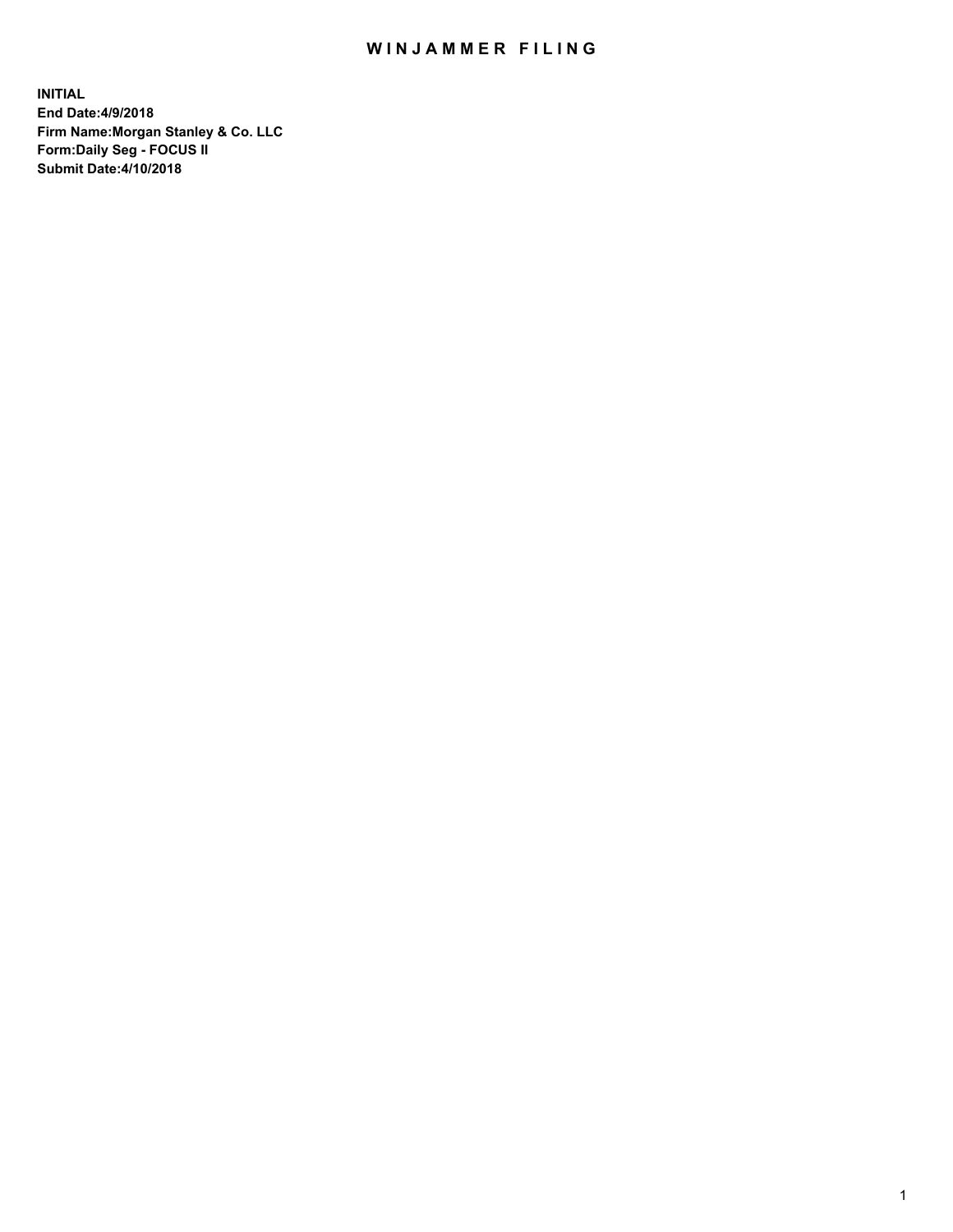## **INITIAL End Date:4/9/2018 Firm Name:Morgan Stanley & Co. LLC Form:Daily Seg - FOCUS II Submit Date:4/10/2018 Daily Segregation - Cover Page**

| Name of Company<br><b>Contact Name</b><br><b>Contact Phone Number</b><br><b>Contact Email Address</b>                                                                                                                                                                                                                          | Morgan Stanley & Co. LLC<br>Ikram Shah<br>212-276-0963<br>lkram.shah@morganstanley.com |
|--------------------------------------------------------------------------------------------------------------------------------------------------------------------------------------------------------------------------------------------------------------------------------------------------------------------------------|----------------------------------------------------------------------------------------|
| FCM's Customer Segregated Funds Residual Interest Target (choose one):<br>a. Minimum dollar amount: ; or<br>b. Minimum percentage of customer segregated funds required:%; or<br>c. Dollar amount range between: and; or<br>d. Percentage range of customer segregated funds required between: % and %.                        | 331,000,000<br><u>0</u><br>0 <sub>0</sub><br><u>00</u>                                 |
| FCM's Customer Secured Amount Funds Residual Interest Target (choose one):<br>a. Minimum dollar amount: ; or<br>b. Minimum percentage of customer secured funds required:%; or<br>c. Dollar amount range between: and; or<br>d. Percentage range of customer secured funds required between: % and %.                          | 140,000,000<br>0 <sub>0</sub><br>0 <sub>0</sub>                                        |
| FCM's Cleared Swaps Customer Collateral Residual Interest Target (choose one):<br>a. Minimum dollar amount: ; or<br>b. Minimum percentage of cleared swaps customer collateral required:% ; or<br>c. Dollar amount range between: and; or<br>d. Percentage range of cleared swaps customer collateral required between:% and%. | 92,000,000<br>0 <sub>0</sub><br>0 <sub>0</sub>                                         |

Attach supporting documents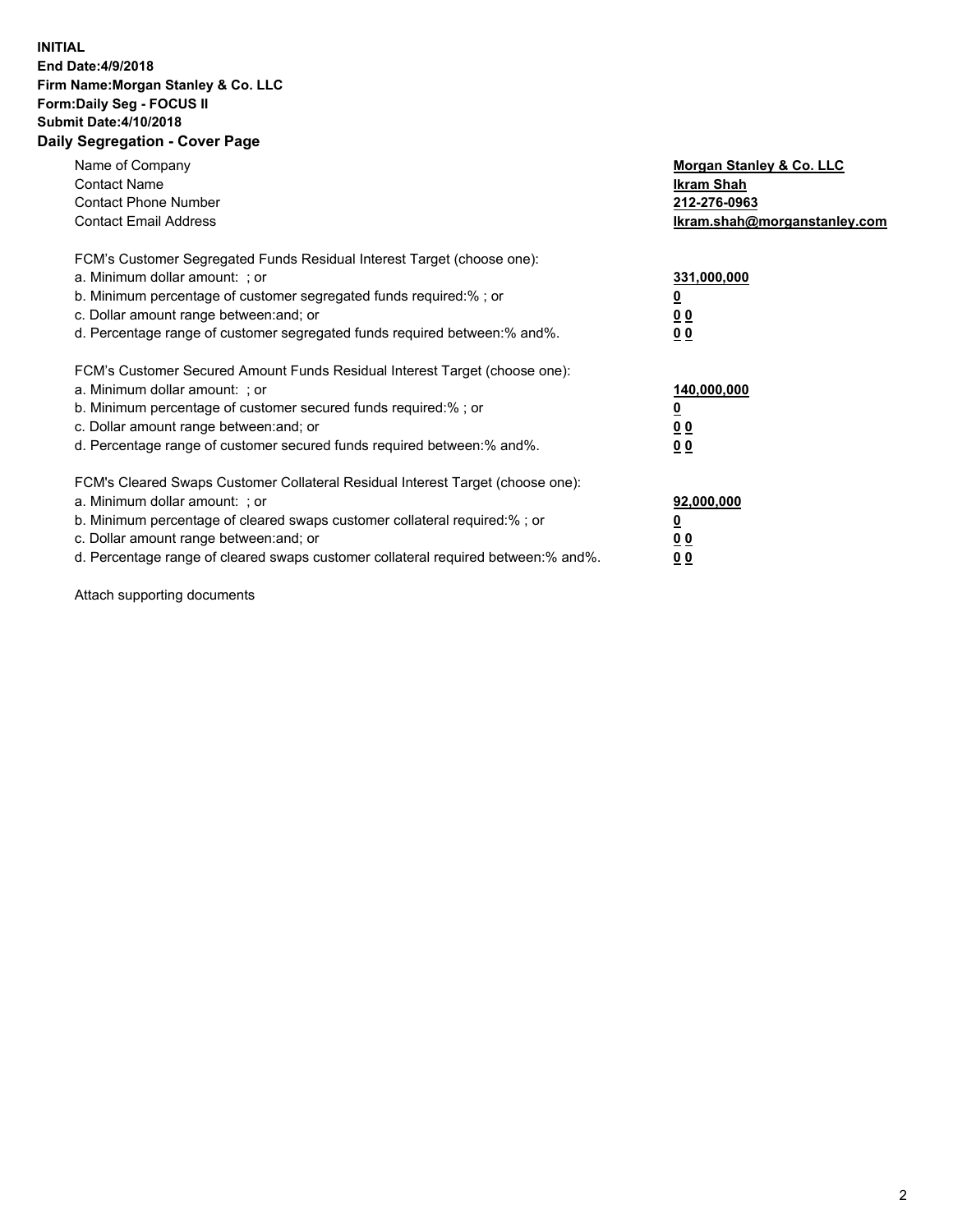## **INITIAL End Date:4/9/2018 Firm Name:Morgan Stanley & Co. LLC Form:Daily Seg - FOCUS II Submit Date:4/10/2018 Daily Segregation - Secured Amounts**

Foreign Futures and Foreign Options Secured Amounts Amount required to be set aside pursuant to law, rule or regulation of a foreign government or a rule of a self-regulatory organization authorized thereunder **0** [7305] 1. Net ledger balance - Foreign Futures and Foreign Option Trading - All Customers A. Cash **3,398,518,926** [7315] B. Securities (at market) **2,039,538,189** [7317] 2. Net unrealized profit (loss) in open futures contracts traded on a foreign board of trade **-10,720,597** [7325] 3. Exchange traded options a. Market value of open option contracts purchased on a foreign board of trade **29,356,054** [7335] b. Market value of open contracts granted (sold) on a foreign board of trade **-20,145,622** [7337] 4. Net equity (deficit) (add lines 1. 2. and 3.) **5,436,546,950** [7345] 5. Account liquidating to a deficit and account with a debit balances - gross amount **38,554,887** [7351] Less: amount offset by customer owned securities **-37,820,727** [7352] **734,160** [7354] 6. Amount required to be set aside as the secured amount - Net Liquidating Equity Method (add lines 4 and 5) 7. Greater of amount required to be set aside pursuant to foreign jurisdiction (above) or line 6. FUNDS DEPOSITED IN SEPARATE REGULATION 30.7 ACCOUNTS 1. Cash in banks A. Banks located in the United States **334,818,646** [7500] B. Other banks qualified under Regulation 30.7 **747,151,041** [7520] **1,081,969,687** [7530] 2. Securities A. In safekeeping with banks located in the United States **218,822,534** [7540] B. In safekeeping with other banks qualified under Regulation 30.7 **0** [7560] **218,822,534** [7570] 3. Equities with registered futures commission merchants A. Cash **5,681,068** [7580] B. Securities **0** [7590] C. Unrealized gain (loss) on open futures contracts **-242,729** [7600] D. Value of long option contracts **0** [7610] E. Value of short option contracts **0** [7615] **5,438,339** [7620] 4. Amounts held by clearing organizations of foreign boards of trade A. Cash **0** [7640] B. Securities **0** [7650] C. Amount due to (from) clearing organization - daily variation **0** [7660] D. Value of long option contracts **0** [7670] E. Value of short option contracts **0** [7675] **0** [7680] 5. Amounts held by members of foreign boards of trade A. Cash **2,502,315,666** [7700] B. Securities **1,820,715,655** [7710] C. Unrealized gain (loss) on open futures contracts **-10,477,868** [7720] D. Value of long option contracts **29,356,054** [7730] E. Value of short option contracts **-20,145,622** [7735] **4,321,763,885** [7740] 6. Amounts with other depositories designated by a foreign board of trade **0** [7760] 7. Segregated funds on hand **0** [7765] 8. Total funds in separate section 30.7 accounts **5,627,994,445** [7770] 9. Excess (deficiency) Set Aside for Secured Amount (subtract line 7 Secured Statement Page 1 from Line 8)

- 10. Management Target Amount for Excess funds in separate section 30.7 accounts **140,000,000** [7780]
- 11. Excess (deficiency) funds in separate 30.7 accounts over (under) Management Target **50,713,335** [7785]

**5,437,281,110** [7355] **5,437,281,110** [7360]

**190,713,335** [7380]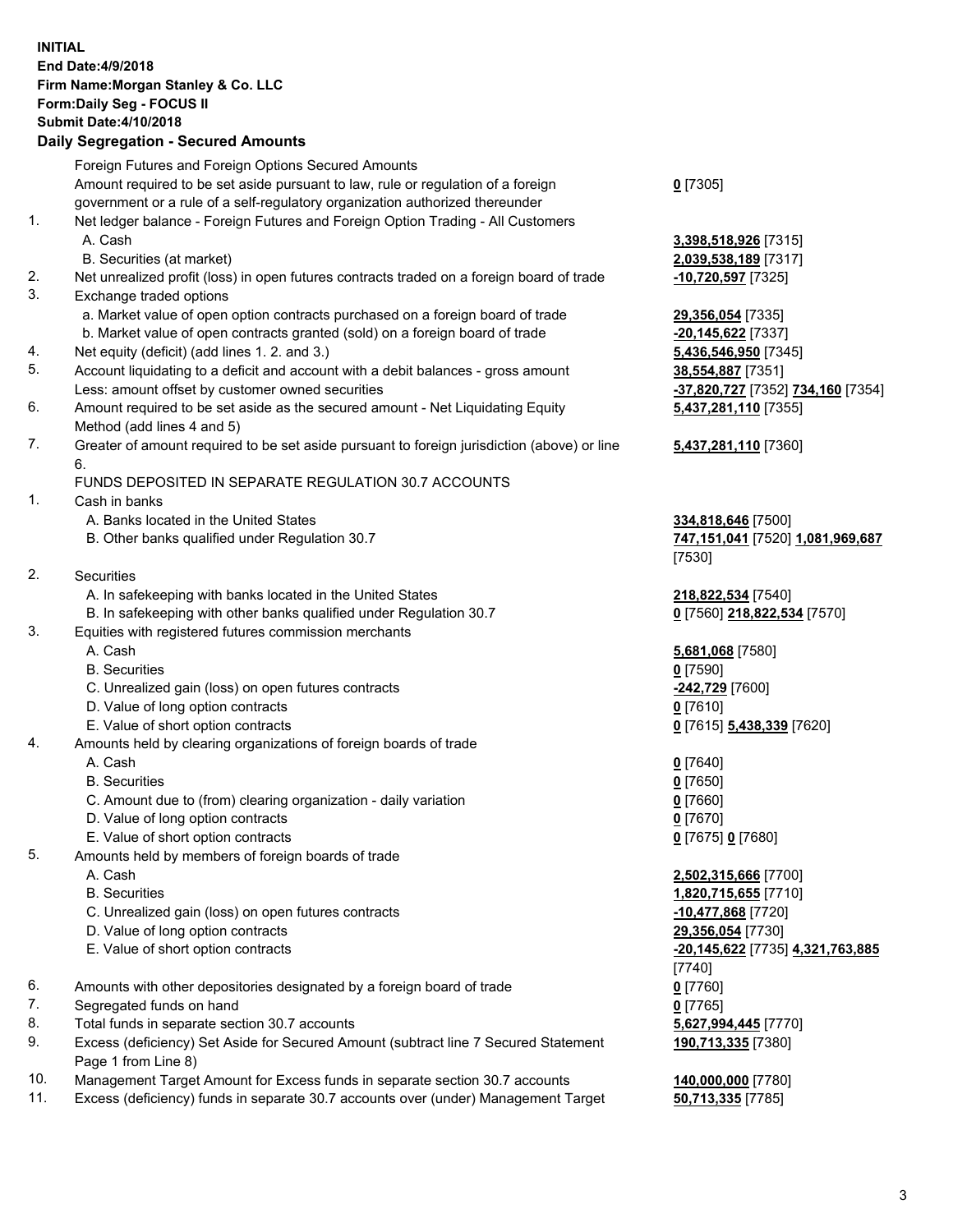**INITIAL End Date:4/9/2018 Firm Name:Morgan Stanley & Co. LLC Form:Daily Seg - FOCUS II Submit Date:4/10/2018 Daily Segregation - Segregation Statement** SEGREGATION REQUIREMENTS(Section 4d(2) of the CEAct) 1. Net ledger balance A. Cash **11,013,478,807** [7010] B. Securities (at market) **5,160,797,360** [7020] 2. Net unrealized profit (loss) in open futures contracts traded on a contract market **-192,518,231** [7030] 3. Exchange traded options A. Add market value of open option contracts purchased on a contract market **415,734,452** [7032] B. Deduct market value of open option contracts granted (sold) on a contract market **-642,506,243** [7033] 4. Net equity (deficit) (add lines 1, 2 and 3) **15,754,986,145** [7040] 5. Accounts liquidating to a deficit and accounts with debit balances - gross amount **180,209,024** [7045] Less: amount offset by customer securities **-153,185,242** [7047] **27,023,782** [7050] 6. Amount required to be segregated (add lines 4 and 5) **15,782,009,927** [7060] FUNDS IN SEGREGATED ACCOUNTS 7. Deposited in segregated funds bank accounts A. Cash **4,909,495,513** [7070] B. Securities representing investments of customers' funds (at market) **0** [7080] C. Securities held for particular customers or option customers in lieu of cash (at market) **961,378,226** [7090] 8. Margins on deposit with derivatives clearing organizations of contract markets A. Cash **6,472,217,043** [7100] B. Securities representing investments of customers' funds (at market) **0** [7110] C. Securities held for particular customers or option customers in lieu of cash (at market) **4,199,419,134** [7120] 9. Net settlement from (to) derivatives clearing organizations of contract markets **-153,398,207** [7130] 10. Exchange traded options A. Value of open long option contracts **415,734,452** [7132] B. Value of open short option contracts **-642,506,243** [7133] 11. Net equities with other FCMs A. Net liquidating equity **2,788,884** [7140] B. Securities representing investments of customers' funds (at market) **0** [7160] C. Securities held for particular customers or option customers in lieu of cash (at market) **0** [7170] 12. Segregated funds on hand **0** [7150] 13. Total amount in segregation (add lines 7 through 12) **16,165,128,802** [7180] 14. Excess (deficiency) funds in segregation (subtract line 6 from line 13) **383,118,875** [7190]

- 15. Management Target Amount for Excess funds in segregation **331,000,000** [7194]
- 16. Excess (deficiency) funds in segregation over (under) Management Target Amount Excess

**52,118,875** [7198]